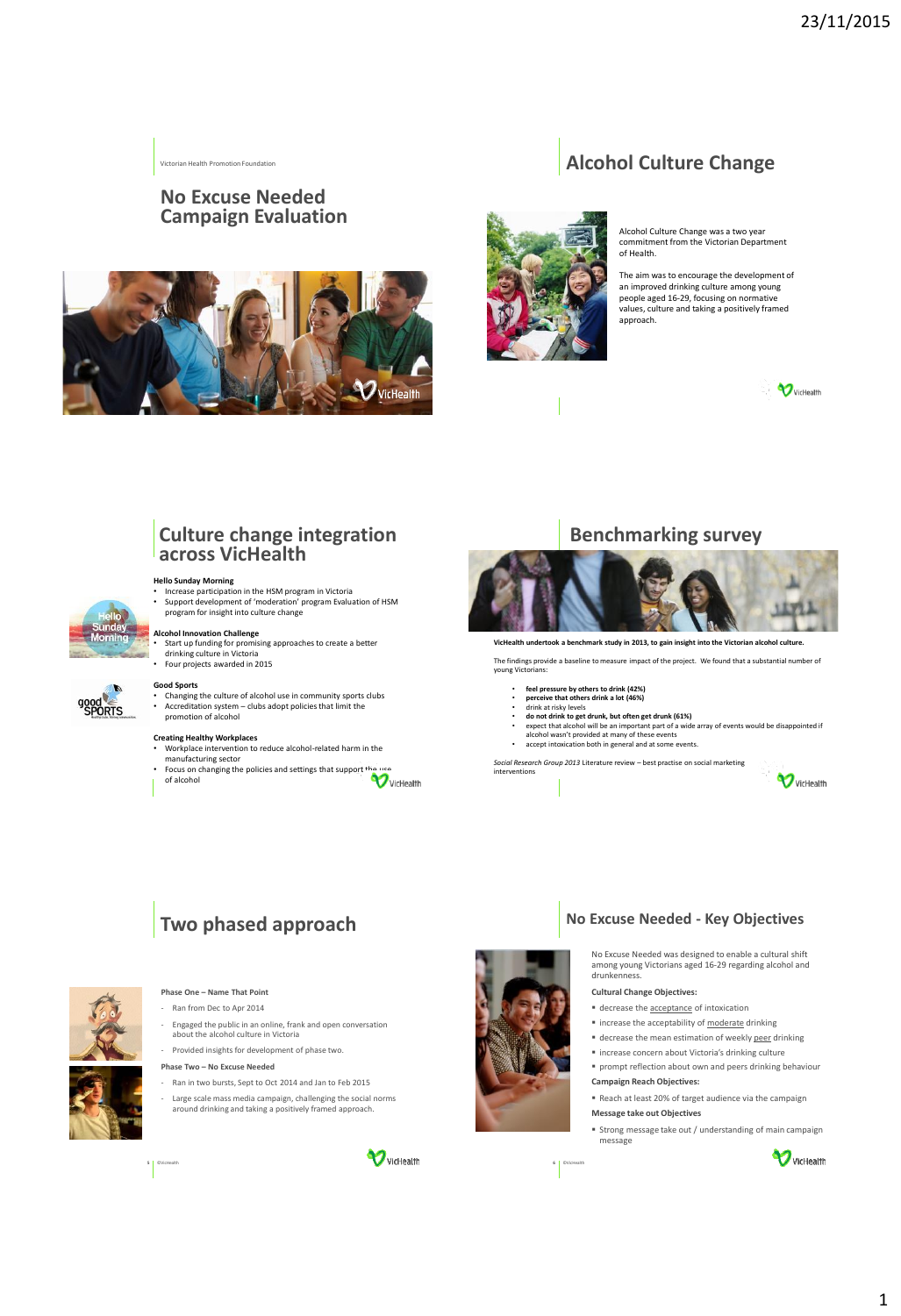# **Creative idea research**

**An initial online survey with 270 young Victorians was conducted.** 

**This gauged reaction to six initial campaign ideas to ensure that the creative concept would be well informed and developed.** 



Two successful creative ideas were then developed into concepts – these were:<br>**1. "Less and less people are drinking to get drunk" (No Excuse Needed)<br><b>2. "Have you met yourself drunk?"** 

These concepts were tested across two online groups and six face-to-face focus groups.

They were rated on their impact and ability to achieve the primary objective: *To increose the*<br>acceptability of moderate drinking and decrease the acceptability of<br>drunkenness, by using a positively framed approach.

VicHealth

### **Evaluation methodology**

VicHealth commissioned two online surveys of young people aged 16-29 to evaluation the campaign's effectiveness.

- First survey in September 2014 (n=450), before campaign launch
- Second survey (n=699) in late January/early February
- Respondents must have consumed alcohol in the previous month to complete survey (approx. 78%), making this a purposeful sample of young Victorian drinkers
- In the post campaign survey, 46% recognised the No Excuse Needed campaign, allowing for analysis of campaign recognisers (n=326) v. non recognisers (n=373)
- Respondents who reported drinking five or more standard drinks on a single occasion (risky drinkers) and those who had consumed no more than four standard drinks (low risk drinkers) were also compared.





**Campaign creative**







©VicHealth

**8**



Delivered in two bursts Sept/Oct 2014 and Jan/Feb 2015, via:

**Campaign delivery**

- Cinema advertising Culturally and linguistically Diverse Print
- Radio spots– metro and regional Outdoor advertising
- 
- Digital advertising
- PR & media • Social media
- Stakeholder promotion





# **Campaign reach**

*From advertising activity in Cinema, Out of Home, Print, Radio, YouTube, digital display and social media, the campaign achieved…*



| <b>Measure</b>                              | <b>Target</b> | <b>Achieved</b> |
|---------------------------------------------|---------------|-----------------|
| Recognition rate amongst<br>target audience | 20%           | 46%             |
| Video views on YouTube                      | 110,000       | 175,616         |
| Digital paid advertising views              | 400,000       | 878.791         |
| Social media interactions                   | 135,000       | 191.362         |

Vichealth

### **Key message takeout**

Without prompt **58% of the target audience** understood the main message…

*'you don't need an excuse when you don't feel like drinking'.*

**12** ©VicHealth